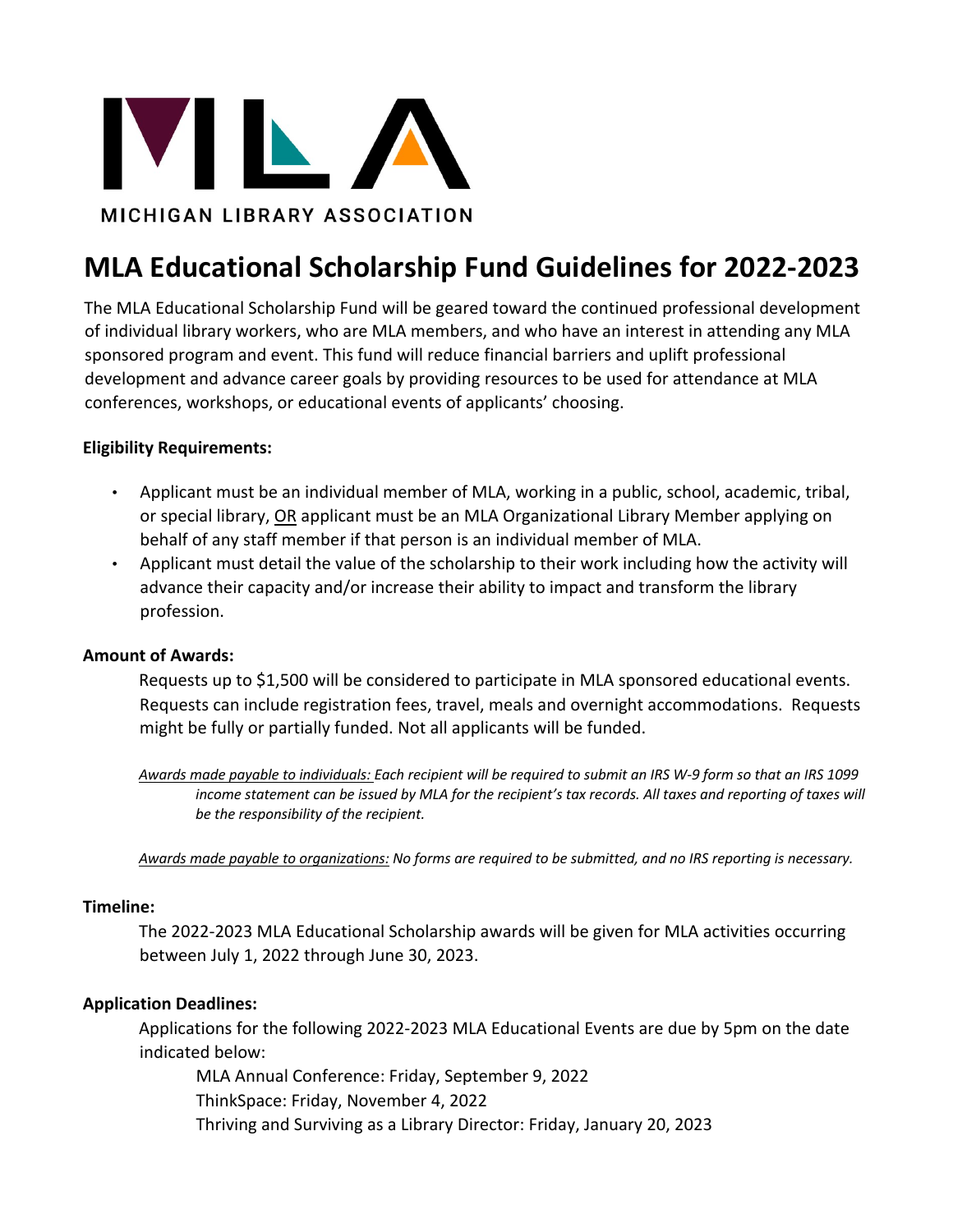Spring Institute for Youth Services: Friday, February 17, 2023

# **Application Package**:

The application form can be accessed from the following link:

https://mla.memberclicks.net/scholarship-form-22-23. Applicants should retain a copy of the application and materials. Applicants must submit all information requested on the application form:

- i. Fill out the required questions on the application:
	- Contact information
	- Note the professional development event for which you are requesting funding.
	- Note if you have received any MLA scholarship funding in the past, amount of award, and for what event.
- ii. Fill out the funding request please be specific and provide the amount for each item listed (Registration fee – use early bird rate, travel, meals and/or overnight accommodations) and a brief narrative in the space provided. The total should equal the amount requested. *Example for a request of \$545:*

| 400 Miles travelled to MLA annual conference (October 2022) | S 85  |
|-------------------------------------------------------------|-------|
| Registration Fees for MLA Annual (October 2022)             | \$260 |
| Overnight accommodations                                    | \$200 |
| TOTAL:                                                      | \$545 |

- iii. Narrative (max. 3000 characters) Address your financial need, why you deserve to be considered for this scholarship, and how this event will achieve your professional development goals.
- iv. Upload a current CV or resume

# **Evaluation Process & Selection Criteria:**

Applications will be reviewed by the MLA program staff for eligibility and completeness before a final review, financial recommendations and approval by the Executive Director based on the annual budget. Not all applicants will be funded.

Applicants will be evaluated according to the following:

- i. A complete application with a clear, focused explanation of the request
- ii. Evidence that activities advance career goals or interests
- iii. Evidence of financial need
- iv. Past scholarships from MLA
- v. Achievement and experience as evidenced through current resume